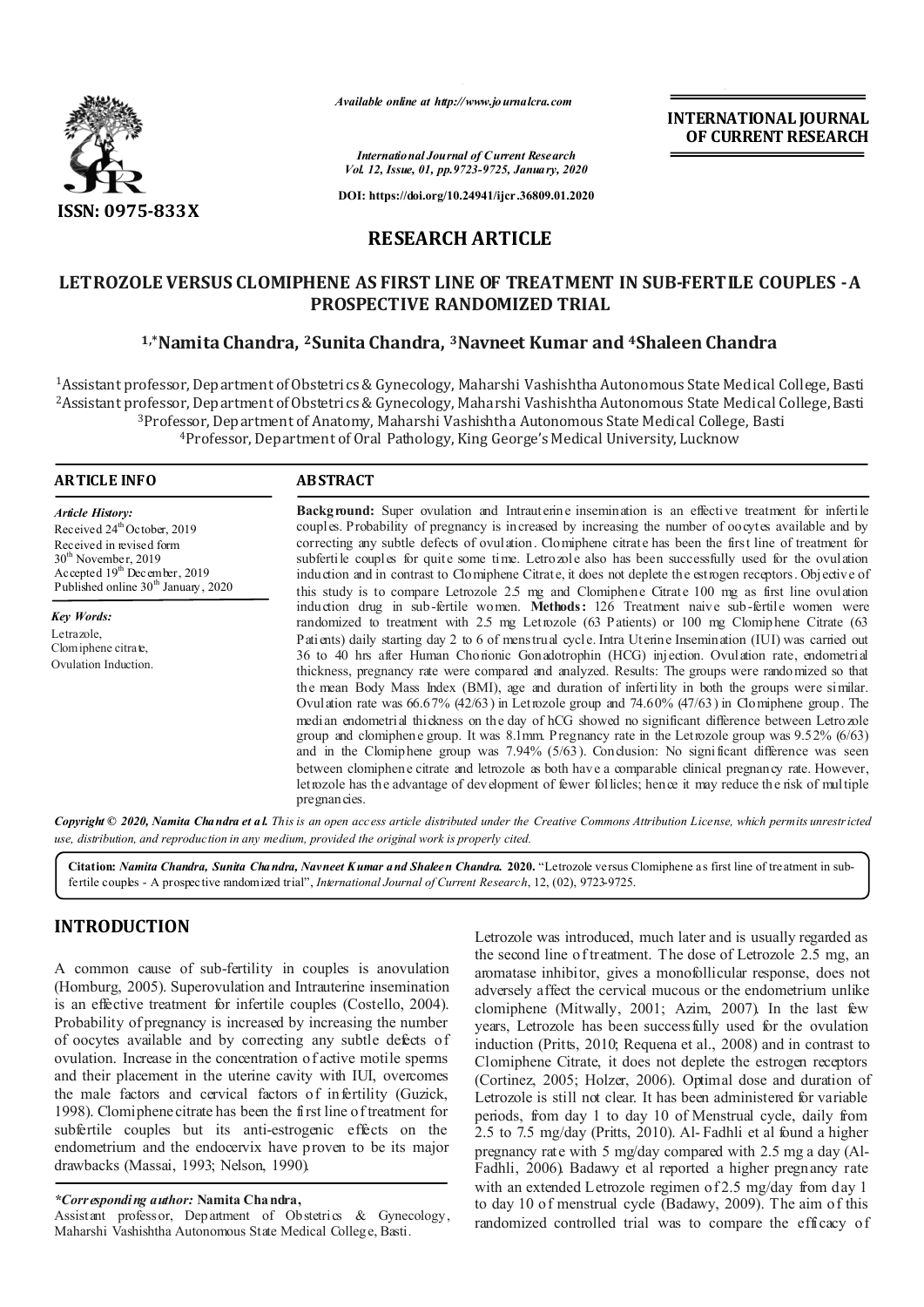Letrozole vs Clomiphene Citrate in the treatment of sub-fertile couples.

## **METHODS**

126 patients were randomized into two equal groups. The first group received Letrozole 2.5 mg a day. The second group received Clomiphene Citrate 100 mg a day. Both were given from day 2 to day 6 of menstrual cycle. Transvaginal Ultrasonography was done, from day 10 onwards. The hCG (Human Chorinic Gonadotropin) (10000 IU) was administered for ovulation when at least one mature follicle was  $\geq 18$ millimetres. Intra-uterine insemination was done at 36 to 40 hrs after hCG trigger. Urine pregnancy test was performed 17 days after IUI.

## **RESULTS**

A total of 126 patients were recruited in the study with each group having 63 patients. There were no significant differences between both groups with respect to age, body mass index, duration of infertility, percentage of patients with primary or secondary infertility (Table 1). There was statistically significant difference with regard to total number of follicles, follicles more than 18 mm on the day of hCG administration, serum E2 levels and the endometrial thickness in both groups (Table 2). However, the difference in the pregnancy rates between the two groups, which is the target of treatment, was not significant (Table 2).

### **DISCUSSION**

The results of our study revealed that Letrozole is similar to clomiphene citrate as a first line treatment of sub-fertile women. Efficacy ofClomiphene citrate was found to be variable among all situations of ovulation. About 15% to 19% of the patients were resistant to clomiphene citrate in our study. Poor cervical mucous and thinning of endometrium was also associated with 15% to 45% pf our patients who were on prolonged clomiphene citrate treatment.

This may be caused by prolonged estrogen receptor depletion in endometrium and may be in cervix also (Gonen, 1990; Yagel, 1992). Aromatase inhibitors such as Letrozole has been used as an alternative to clomiphene citrate to avoid this problem, but it is unclear if these aromatase inhibitors are as effective in ovulation induction as clomiphene citrate. A third generation aromatase inhibitor, letrozole, which is a type IIa aromatase inhibitor, was thought to increase follicle stimulating hormone secretion by blocking estrogen. The short half life of letrozole is advantageous as its effect decreases during late follicular phase and therefore Estradiol produced by growing follicles increases. The elevated Estradiol levels suppressthe release of FSH. The drop in FSH levels causes atresia of all follicles smaller than the dominant follicle leading to mono-ovulation in most cycles.

Use of letrozole 2.5 mg was described for ovulation induction by Mitwally and casper (Mitwally, 2001), who reported 75% success in ovulation and pregnancy in 25% of their patients. In contrast clomiphene citrate induces prolonged estrogen receptors depletion in the brain and therefore the increased Estradiol produced by the growing follicles is not capable of suppression of FSH release. This maintains the release of high levels of FSH throughout the follicular phase and therefore induces development of multiple follicles. The main advantage of induction of ovulation with letrozole in patients with PCOS who are often hyper responders and at high-risk for OHSS, multiple ovulation is desired in patients with unexplained infertility undergoing IUI. Even though letrozole induced fewer mature follicles as compared to clomiphene citrate the pregnancy rate is still comparable between both management options (Requena, 2008; Polyzos, 2008) because it has no adverse effects on the endometrium. Considering the much higher per cycle cost of letrozole compared to clomiphene citrate and almost equal pregnancy rates, we did not find any significant advantage of using letrozole over clomiphene citrate.

#### **Table 1. Characteristics of Patients**

| Characteristic                | Letrozole group $($ r=63 $)$ | Clom iphene citrate group $(n=63)$ | P value |
|-------------------------------|------------------------------|------------------------------------|---------|
| No of cycles                  | 195                          | 192                                |         |
| Age(years)                    | $27.1 + 3.3$                 | $28.9 + 2.8$                       | .52     |
| Body mass index (kg/m 2)      | $26.25 + 3.52$               | $25.34 + 4.04$                     | .112    |
| Duration of infertility (yrs) | $3.67 + 1.86$                | $3.40 + 1.68$                      | .226    |
| Primary infertility           | $41/63(65.08\%)$             | 43/63 (68.25%)                     | .301    |
| Secondary infertility         | 22/63 (34.92%)               | 20/63 (31.75%)                     | .121    |

Note: None of P values were statistically significant ( $P > .05$ )

**Table2. Outcome in letrozole and clomiphene citrate groups**

| Outcome                             | Letrozole group $(n=63)$ | Clomiphene citrate $group(n=63)$ | P value          |
|-------------------------------------|--------------------------|----------------------------------|------------------|
| Number of cycles                    | 195                      | 192                              |                  |
| Total no of follicles               | $4.3 + 0.4$              | $6.7 + 0.3$                      | .04 <sup>a</sup> |
| Number of follicles more than 18 mm | $2.2 + 0.1$              | $3.0 + 0.7$                      | .03 <sup>a</sup> |
| Endometrial thickness at hCG (mm)   | $8.2 + 0.2$              | $9.3 + 0.6$                      | .02 <sup>a</sup> |
| Serum $E2$ ( $pg/ml$ )              | $256.2 + 65.1$           | $386.2 + 89.9$                   | .02 <sup>a</sup> |
| Pregnancy/cycle                     | 29/195 (14.87)           | 32/192 (16.67)                   | .70              |

a Statistically significant: P< 0.05